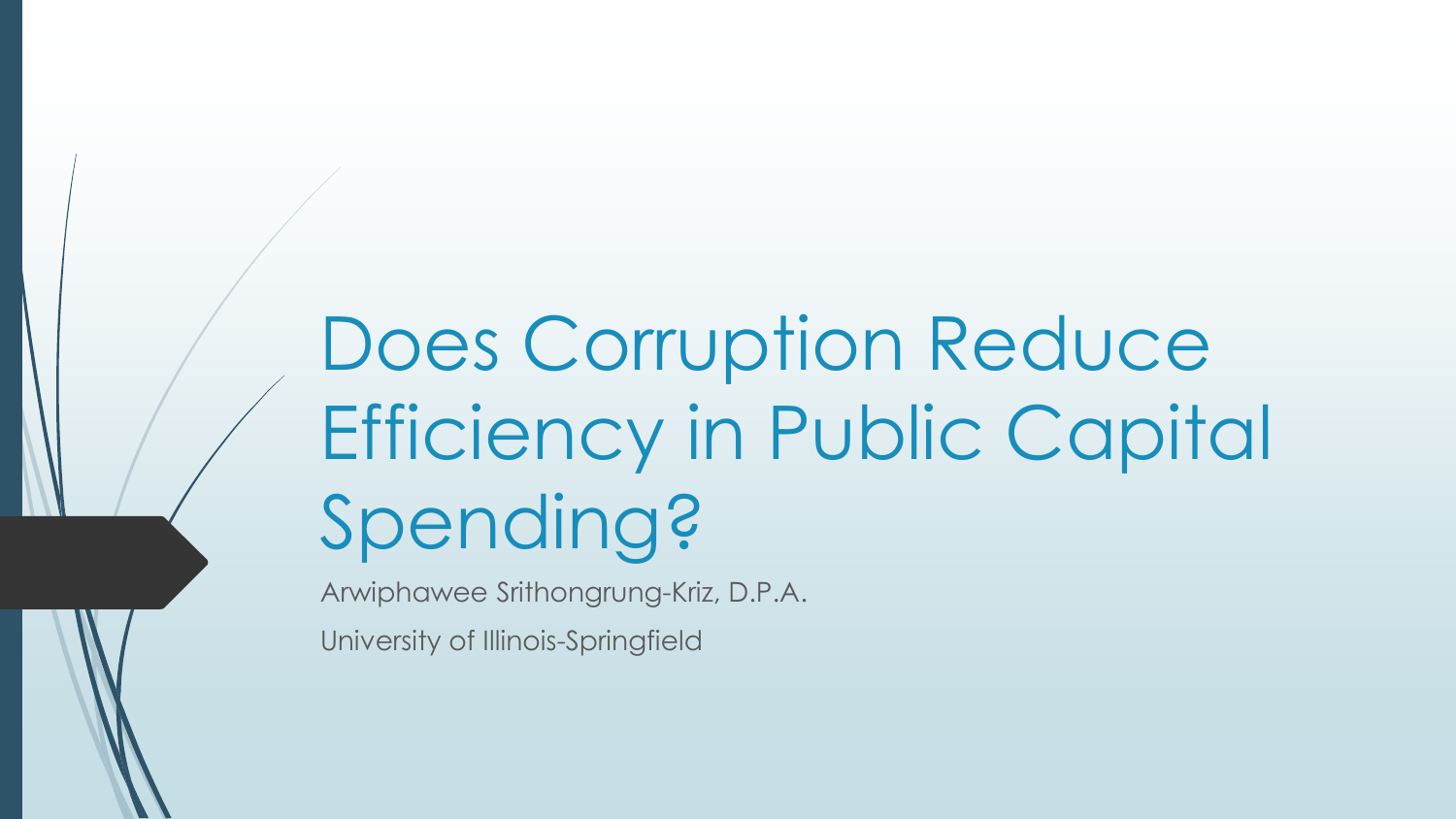#### Study's Motivation

- Liu & Mikesell (2014): corruption  $\rightarrow$  increased state capital spending
- Liu et al(2017): corruption  $\rightarrow$  increased state-local debt
- How does the corruption elevate capital spending level?
	- **D** Leviathan government
	- Greedy bureaucrats
- Do we have more specific (economic) explanation; and if so, is it tested?
	- Allocative Efficiency?
	- Technical Efficiency?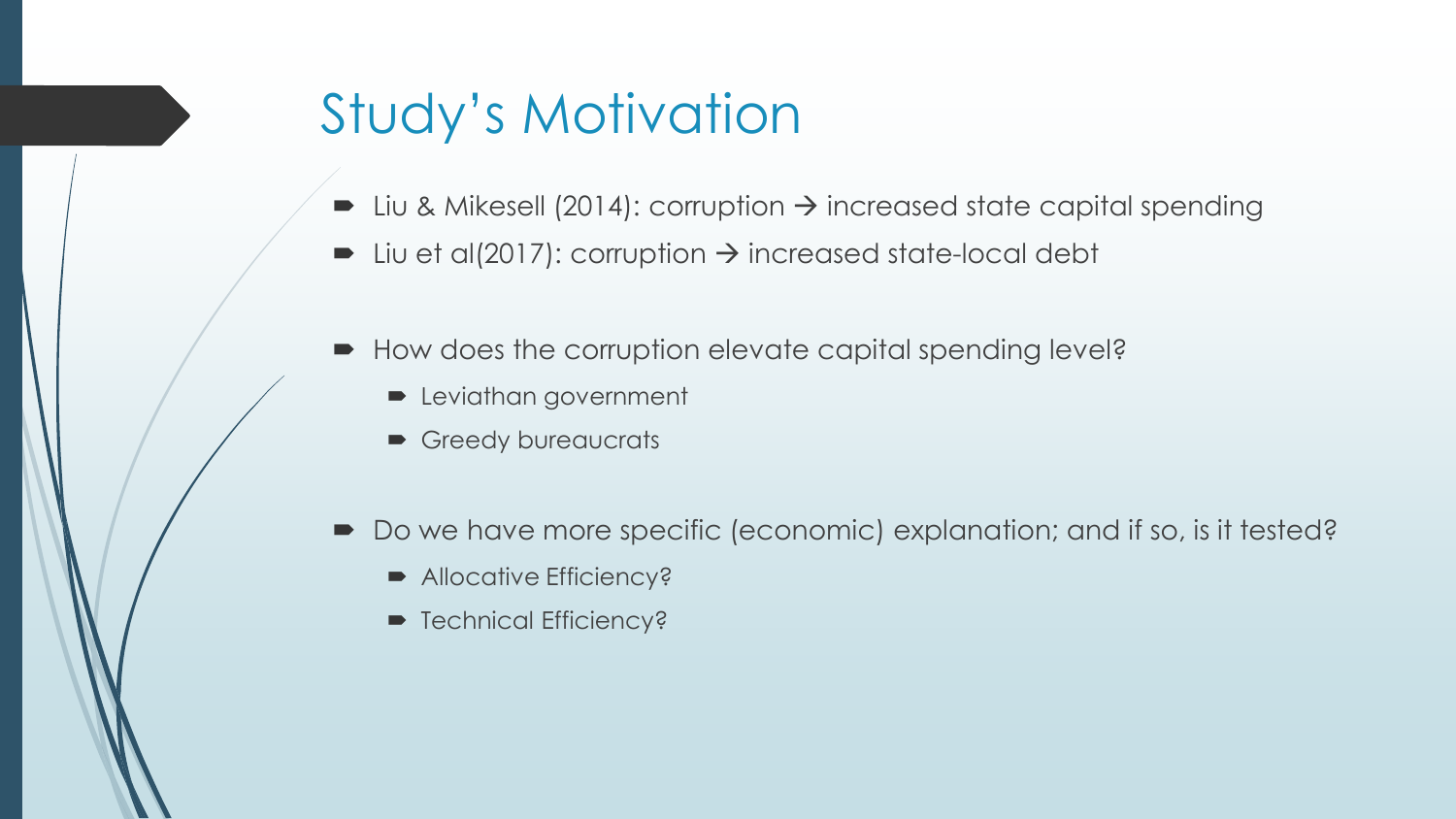





Source: Kalahan, Rossolini & Shughart II (2006) *Economics of Governance*, 7, 211-227. Swaim, C. (2017) Wichita State Gave More Than \$7.1 Million to Innovation Campus Nonprofit in Its First 3 Years. Sunflower Newspaper.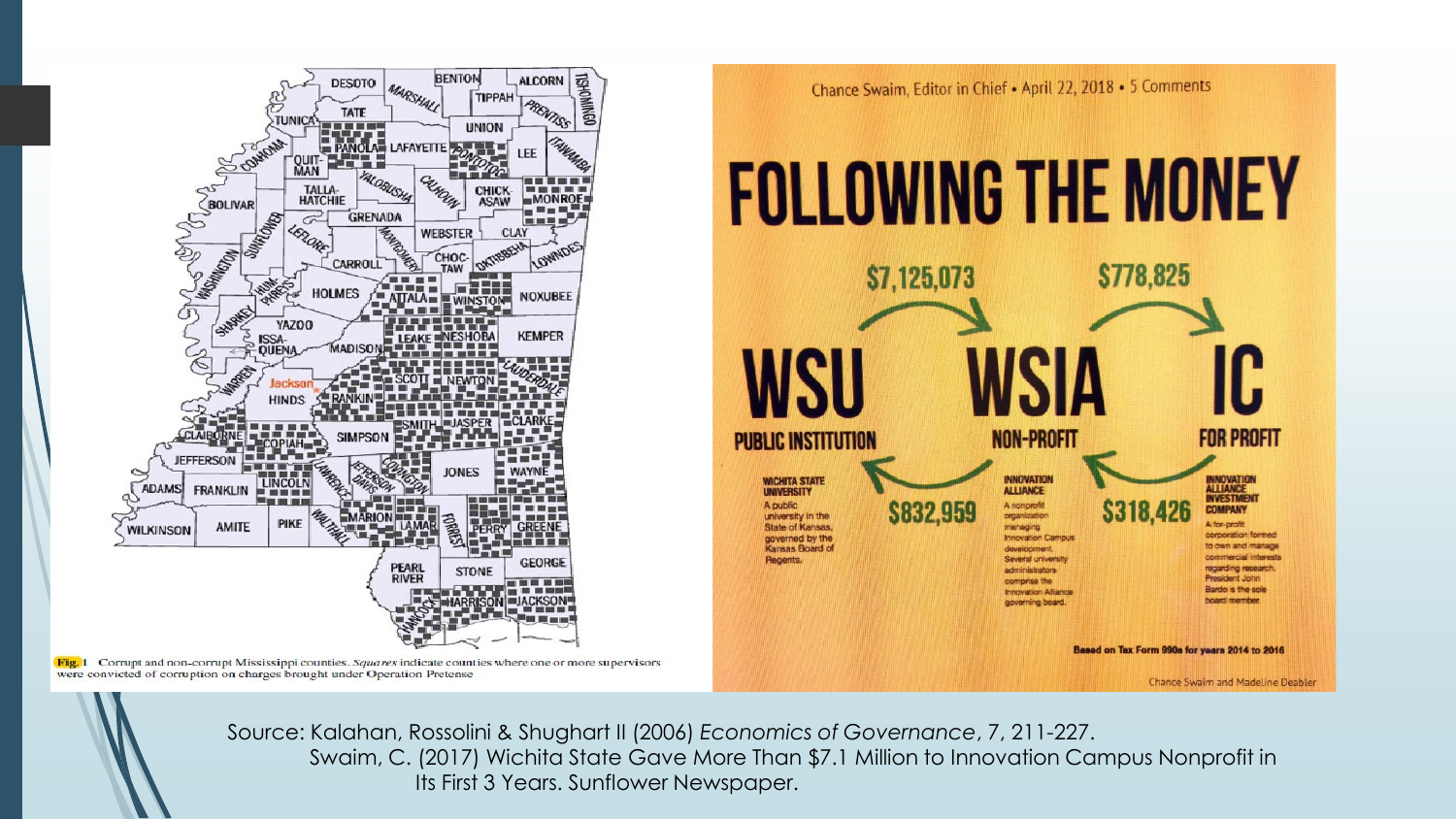## Corruption and Public Spending

- Grease in the wheels *Versus* Sands in the wheels hypotheses (Moen, 2010)
- Rents and rent seeking behaviors in public projects (Aidt, 2016)
- Free market prices interrupted by bidding collusion (Arozamena & Weinschelbaum, 2009)
- Allocative efficiency:
	- lowest cost firms lose contract awards; higher prices for the similar qualities (Bose, 1995)
	- "white elephant projects" (Lambsdorff, 2003)
	- Project cost include bribes and kickbacks added by winning bidders (Dastidar & Mukherjee, 2014)
- Large projects saw more corruption; relatively low opportunity cost, if detected (Gautier & Goyette, 2016)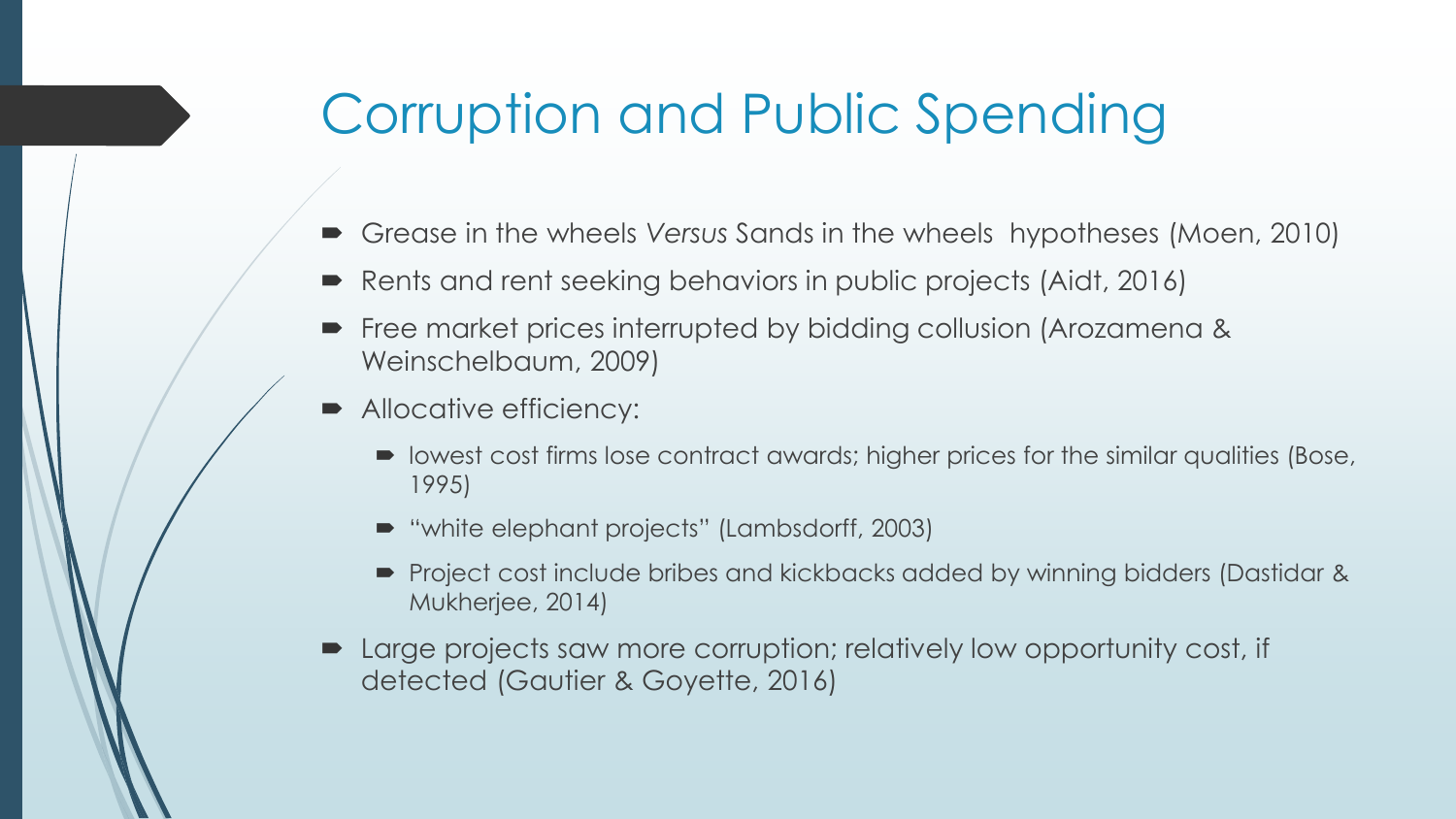#### U.S. State Highway Production

- In 2014, 26,784 contracted projects; \$42 billion in total (American Road and Transportation Builders Association, 2015)
- Scoring auctions: cost, time, road user price (Dastidar & Mukherjee, 2014)
- Corruption Procurement Coalition (CPC) (Hudon & Garzon, 2016)
	- CPC was a set of informal networks
	- Members form different organizations with discretion and authorization power
	- Effects were to inflate contracting values, circumvent monitoring, and redistribute rents
	- When the Canadian government dismantled the CPC infrastructure contract values were reduced by 20-30%
	- *Modus operandi* in public construction projects
- Data availability (U.S. Federal Highway Administration, Highway Statistics, various years)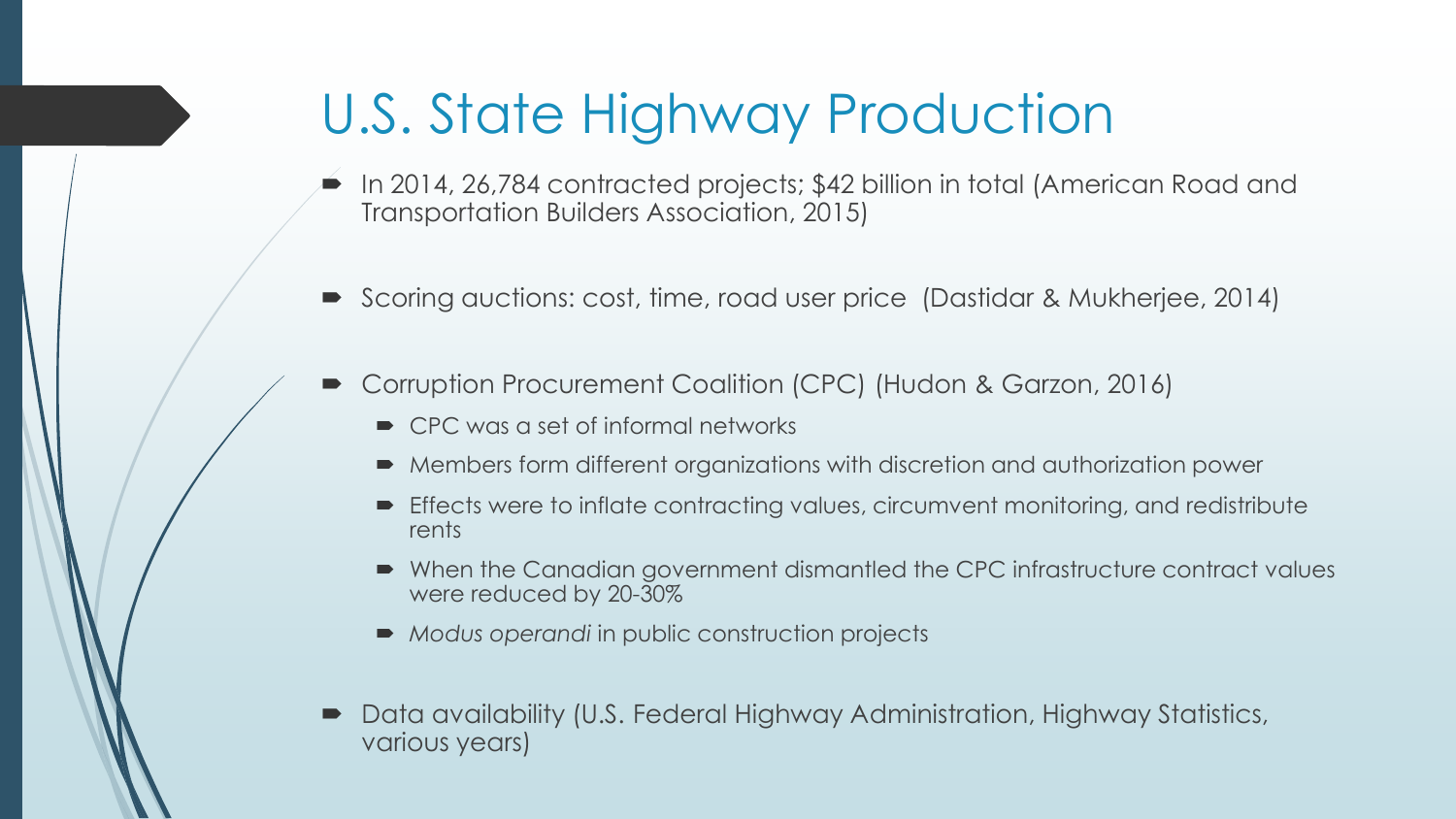## Model

Cobb-Douglas Production Function\*

 $Q(L,K) = A L^{\beta} K^{\alpha}$ 

Where:

- Q is the quantity of products.
- L is the quantity of labor.
- K is the quantity of capital.
- A is a positive constant.
- β and α are constants between 0 and 1
- K/L, Natural Resources, Human Capital
- O'Toole & Tarp's (2014) Testing Model:

**Productivity growth** = *f*(capital, labor, natural resources, human capital, corruption incidences, cross-state variation in production process)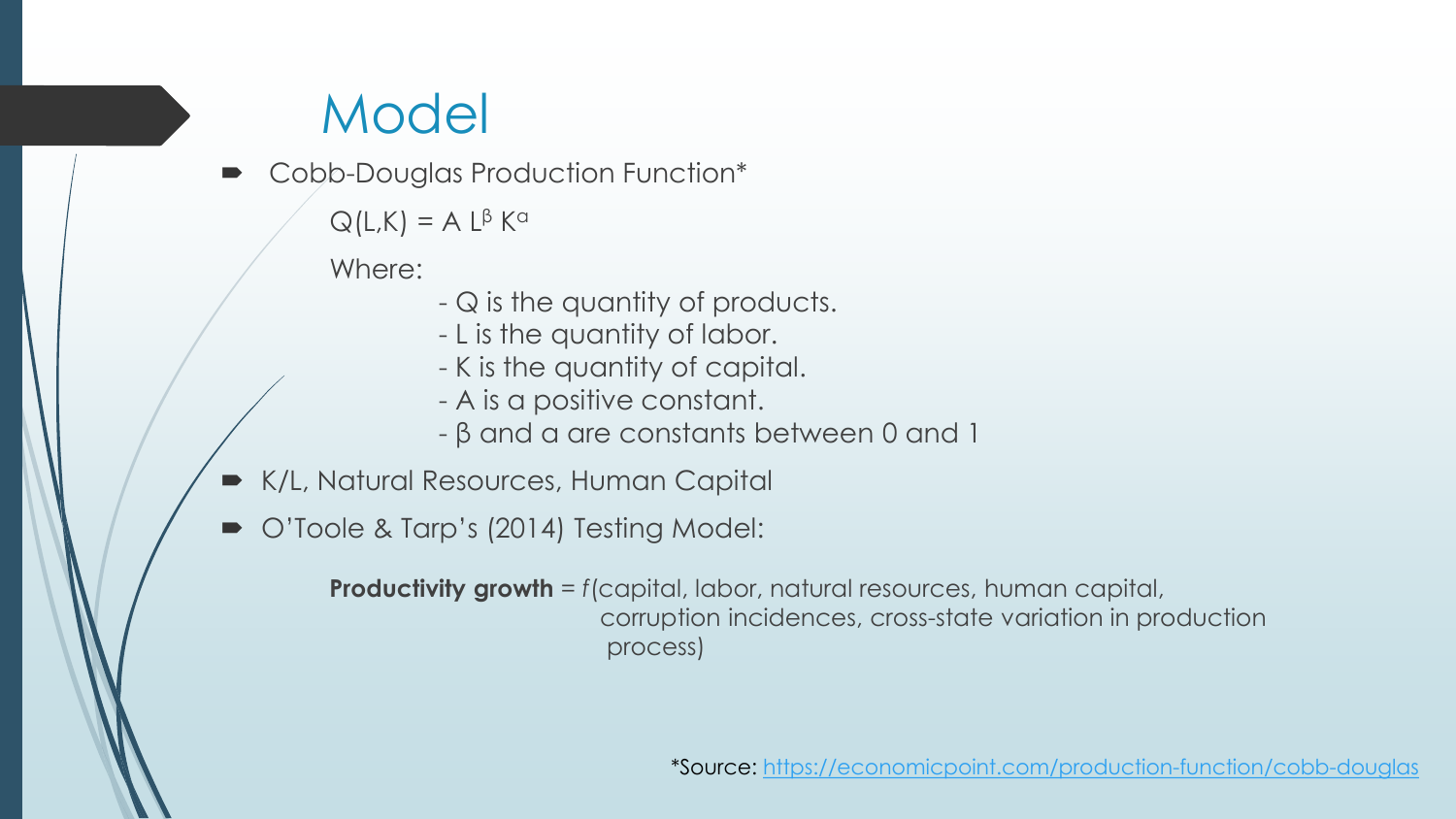#### Highway Spending Efficiency Measurement



-30.0% -20.0% -10.0% 0.0% 10.0% 20.0% 30.0% 40.0% 50.0% 60.0%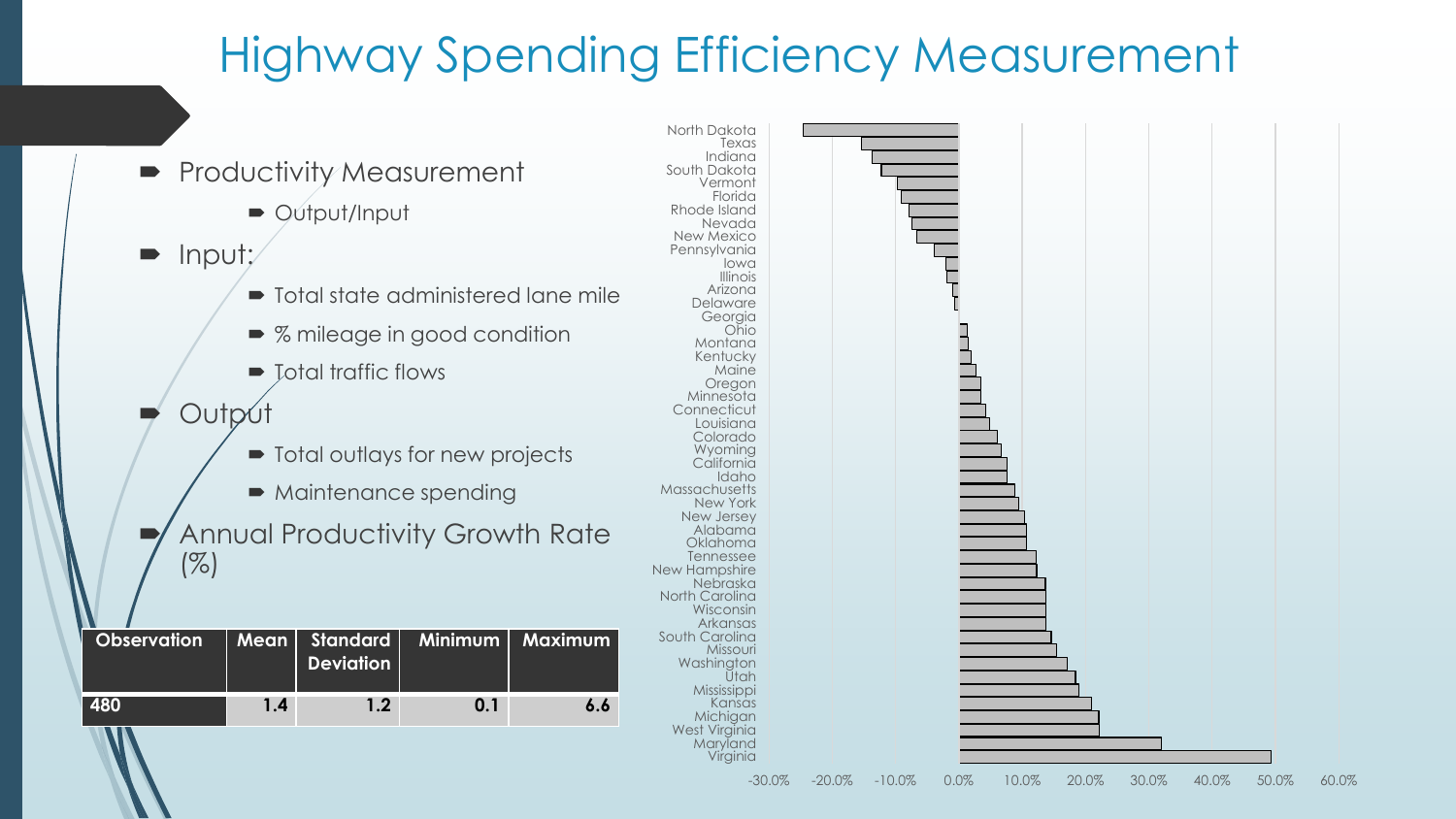| <b>Variables</b>                                                                                               | <b>Coefficients</b> | <b>Standard Errors</b> | t-values  |
|----------------------------------------------------------------------------------------------------------------|---------------------|------------------------|-----------|
| Dependent Variable: Productivity Growth $( \Delta TFP )$                                                       |                     |                        |           |
| $\Delta$ Federal grant (% to total capital outlay)                                                             | $-.324$             | .001                   | $-243.19$ |
| $\Delta$ Construction size (total construction/total state highway disbursement)                               | .156                | .000                   | 356.59    |
| $\Delta$ Administrative size (total state highway administrative spending/total<br>state highway disbursement) | $-0.888$            | .006                   | $-144.31$ |
| $\Delta$ Labor (total number of state government employment/total<br>employment)                               | 1.226               | .071                   | 17.8      |
| $\Delta$ Human capital 1(% civil engineers/total employment)                                                   | $-.76$              | .02                    | $-48.7$   |
| $\Delta$ Human capital 2 (% civil engineering technician/total employment)                                     | .85                 | .009                   | 87.43     |
| $\triangle$ <b>Natural resource</b> (precipitation, inch of rain & snow)                                       | .005                | .000                   | 141.01    |
| $\triangle$ Corruption incidences (corrupt employees / 10,000 population)                                      | $-133$              | .000                   | $-197.58$ |
| $\Delta$ Corruption controlling effort (# caseloads per judge)                                                 | $-.000$             | .000                   | $-116.96$ |
| <b>State fixed effects</b>                                                                                     | <b>INCLUDED</b>     |                        |           |
| <b>Time fixed effects</b>                                                                                      | <b>INCLUDED</b>     |                        |           |
| <b>State production processes</b>                                                                              | <b>INCLUDED</b>     |                        |           |
| Adjusted R-square                                                                                              | 0.68                |                        |           |